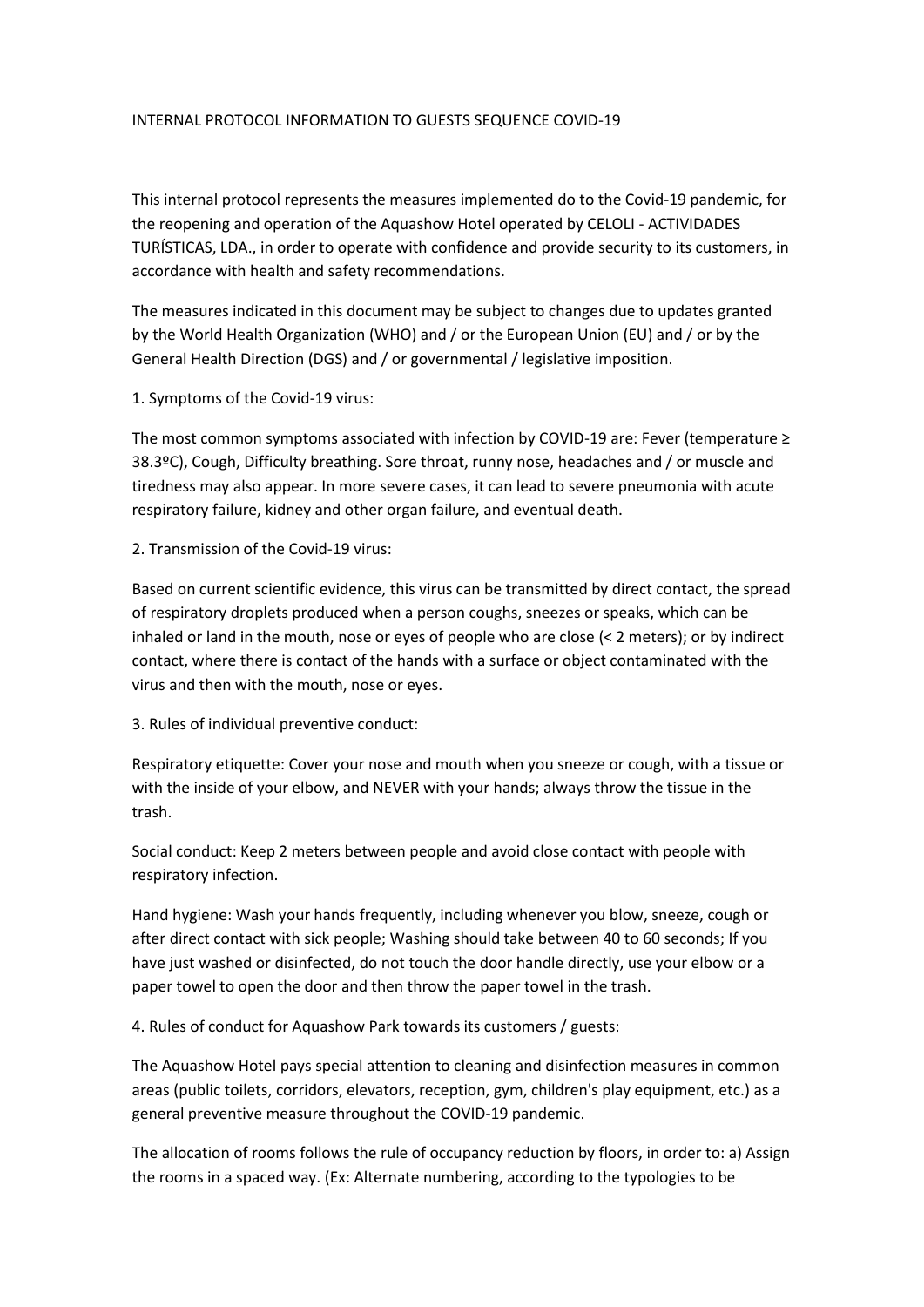assigned); b) Do not assign rooms located face to face; c) Do not allocate rooms next to each other unless requested (as long as they are members of the same family), as connecting rooms.

We advise that tour operators, who have guests staying at the Hotel, consult their guests via videoconference and all contacts are made online, avoiding their presence at the Hotel as much as possible.

## 5. Hygiene measures implemented

It is mandatory that the customer wear a mask whenever he / she travels in public areas of the Hotel.

Frequent cleaning and disinfection of surfaces with greater contact is carried out, such as: workstation, tables, chairs, sofas, door handle, handles, telephones, keyboards, work objects, switches, controls, handrails, among others.

Common bathrooms / showers will be disinfected hourly, with a broad spectrum disinfectant detergent to provide the highest level of protection against the risk of infections.

The cleaning and disinfection of counters will be carried out hourly and / or between customers.

The spaces where children can play will be cleaned more frequently during the day.

The Hotel, with the help of all the staff, should avoid the gathering of people in the lobby and in the various living areas, and should be at least 1.5 / 2 meters apart. It will not be allowed to change the arrangement of sofas and / or sunbeds by customers.

More than 34 colorless alcohol-based gel dispensers are available to employees and customers for quick disinfection.

Reception 24h / day: Any entrance to the hotel must be subject to a temperature assessment using an infrared thermometer. Should any customer or employee assume a value above 38.3ºC, they should be sent to the isolation room and contact the SNS24 line.

In the reception area, marks were placed that guarantee the distance between reception staff and customers. We prefer that check-in takes place online, minimizing contact between reception staff and the customer. But if this is not possible, check-in and check-out hours must be scheduled in conjunction with guests. If it is a group with more than 2 people, this process will not be allowed by all elements simultaneously, so they will have to choose only one person to perform the check-in, keeping the other elements with a minimum distance of 2 meters.

In case the guest does not have a prevention kit, a prevention kit will be available (upon payment) to Covid19, which includes a mask, disinfectant gel. If requested, the Internal Protocol (extended version) will be available.

Change of bed and bath linen: The change of bed linen will only be done every 2 days or if requested at the reception. There are two different teams: one to remove the bed linen and making a clean one and another to clean the rest of the room. There will be a break of at least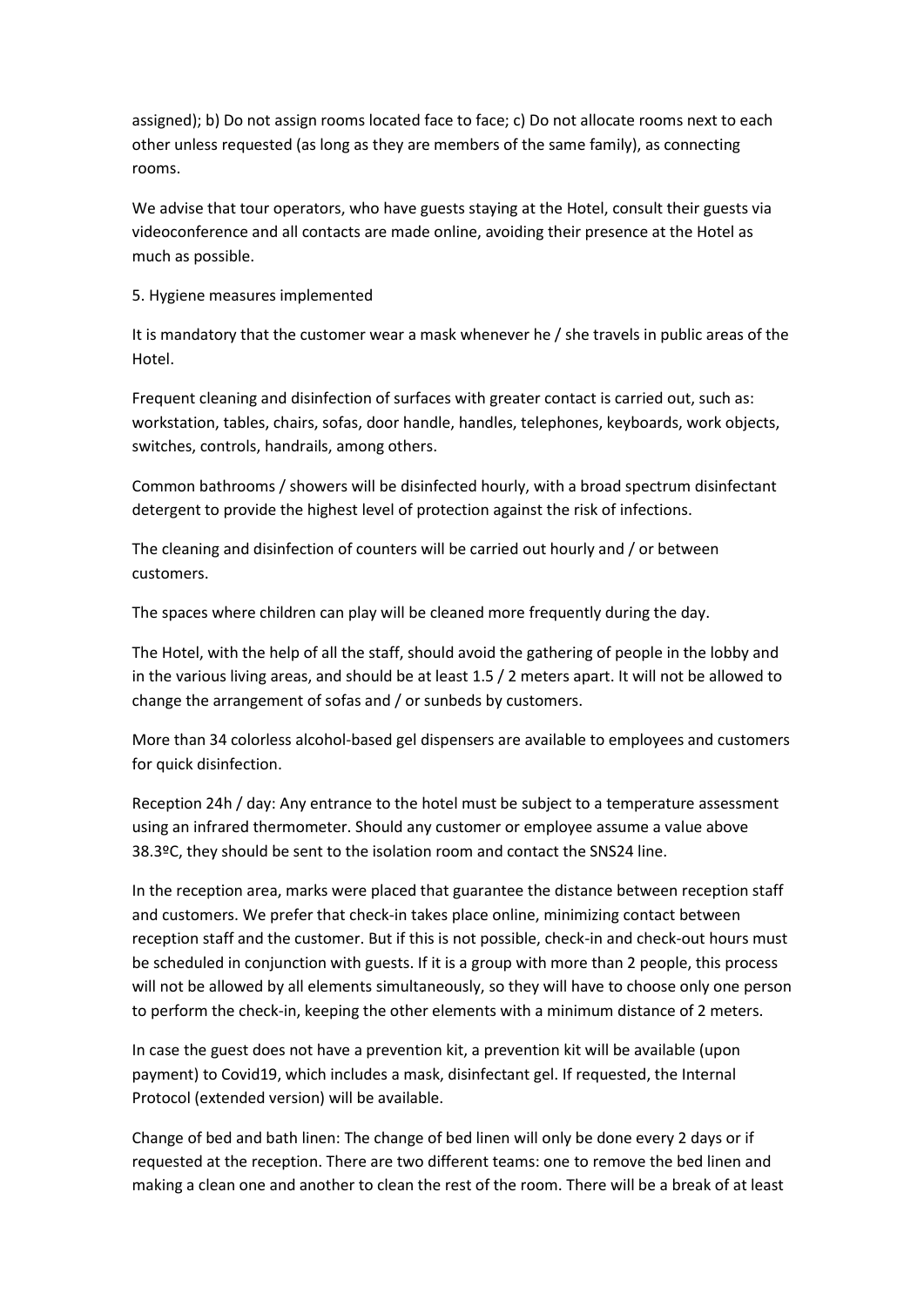2 hours between removing the sheets / bedding and cleaning the surfaces and floors. The disinfection of blackouts and curtains existing in the rooms will be guaranteed by the use of the bactericidal and liquid virucide disinfectant for textile surfaces, ready to use. Felt + PU mesh guards will be placed on the cushions, which will be sanitized and disinfected among customers. All non-essential objects will be removed from the rooms.

Transfer: The circuit will be in the direction of AL-Sakia, passing by the Hotel Zoodíaco, dropping off at the bus stop on Avenida Sá Carneiro, going around the roundabout and going to Vilamoura via Av. Papa Francisco. Arriving in Vilamoura the stop is before the taxis, before the Casino. The stop in Quarteira was chosen in order to deviate as much of the traffic as possible within Quarteira. Customers must book the day before and if possible, indicate the time of departure and return, to find out how many people there will be to transport. The bus will be disinfected before each route. Customers must disinfect their hands before entering and it is mandatory to wear a mask during the entire trip.

Cuisine: The Aquashow Park Hotel complies with all the rules and standards of Food Safety and HACCP in force and guarantee to reinforce these good practices in this period.

Restaurante Charme: will have a maximum capacity of 140 seats, thus going to 2/3; the layout of the tables meets all the distance requirements and will not be installed, the customer will be prevented from modifying their layout, and only the staff can proceed with such modification (as far as possible). The extensive individual menus have been replaced by just a plasticized A4 sheet to ensure hygiene and disinfection after use by the customer.

Until new recommendations from DGS, meals continue to be served in buffet form and / or with food dispensers that imply contact only by the employee assigned to this task. Menus will also be created for each type of meal already included in the stays (continental breakfast or half-board), where the customer can choose to enjoy the meal in his own room or in the restaurant. In case the customer wants to enjoy a meal for lunch / dinner that is not included in the reservation, he / she will have access to the Directory and to the menu of Charm Restaurant in the room. Room Service is advised, and it will not have an extra fee if the order is equal to or greater than the value of €15.00. You can place the order and / or schedule the meal / table by dialling the number 552 (Restaurante Charme) from the room phone, ensuring social distance.

As in the entire Hotel, alcohol-based solution dispensers located near the entrance to the Restaurant will be available. Entry to the Restaurant will not be allowed without the use of a protective mask and subsequent disinfection of the hands. The Customer will have to wait, when marking the existing floor at the entrance, for the waiter's instructions. The mask can only be removed when the customer is properly seated. And it will have to be placed in case he needs to go to the bathroom, or to another place off the table. Adequate cleaning and disinfection of surfaces will be guaranteed, disinfecting at least 6x a day. We ensure good ventilation and frequent air renewal in the restaurant areas, for example by opening doors and windows.

Breakfast service: from 7:30 am to 10:30 am, in 45-minute shifts in order to allow only about 60 guests to enter each shift. Reserve it at your Check-in. During the check-in, the receptionist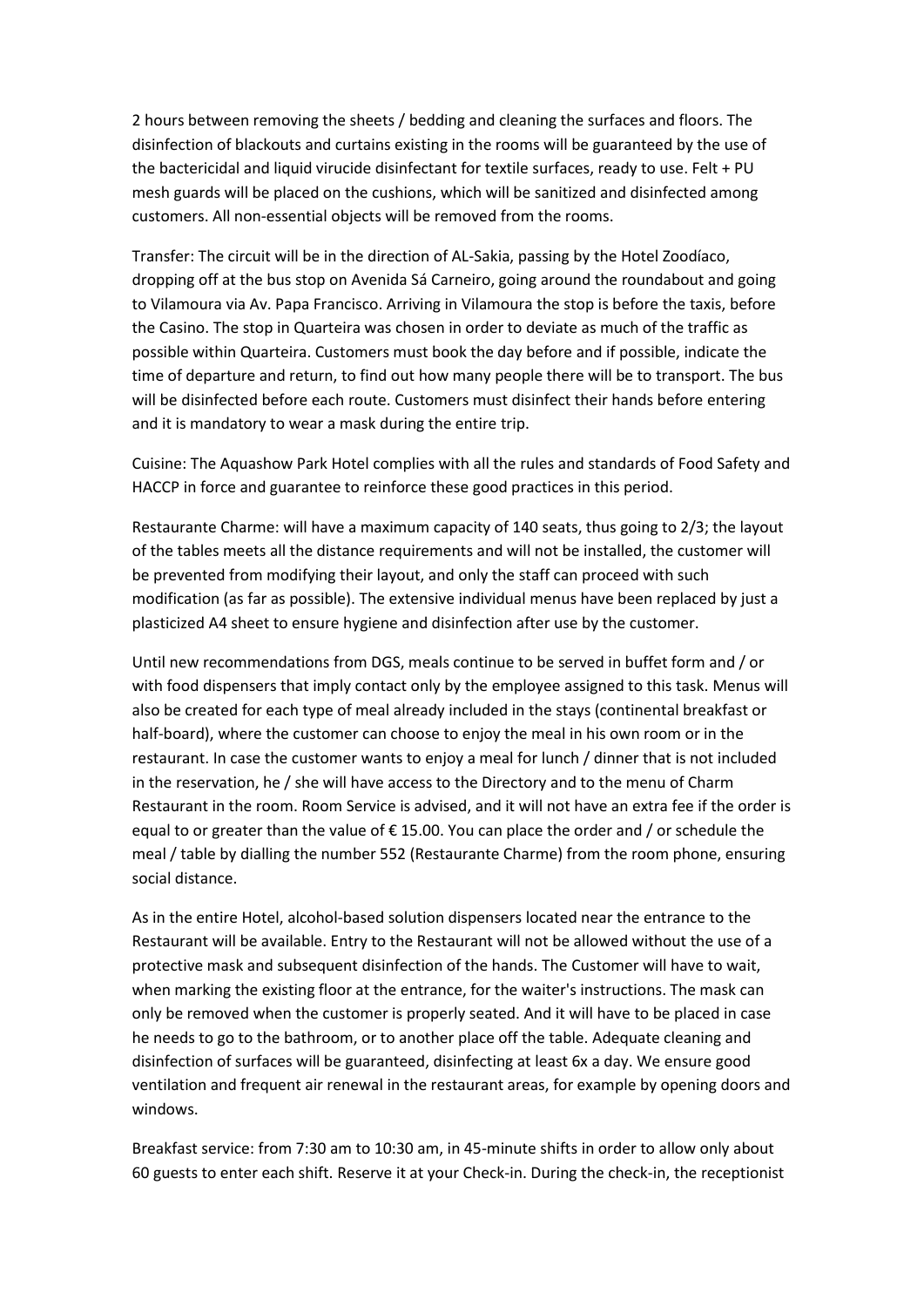must consult the guest about the time they intend to have breakfast and, if that time is already filled, another time must be chosen.

Lunch service: from 12pm to 3pm. Service available with reduced, simplified and laminated menu to guarantee their hygiene and disinfection after the use by customer. Upon availability of tables, you can also guarantee social distance, requesting Room Service \*

Dinner service: from 7 pm to 10 pm, in 1-hour shifts in order to allow entry for only about 60 guests in each shift. Upon advance reservation. Call 552, restaurant number.

\* Room Service: Service available from 7 am to 11 pm, with prices up to  $\epsilon$  15.00 for consumption, the Service Fee (€ 5.00) will not be charged.

Bar: Service available between 11 am and 11 pm. When ordering / paying at the counter, if a queue can be formed, customers will be encouraged to maintain a distance of at least 2 meters. We will give preference to the use of MB terminals.

Gym: Service available from 9 am to 8 pm. It is necessary to book the space in advance with a maximum duration of 1 hour daily, with a break of 15 minutes between reservations to proceed with the cleaning of the space. Prevent use by children under 18. With the exception of customers who share the same room or are from the same family. Dial 9 from the room.

KidsClub and Playground: For operational reasons, it is not possible to sanitize all playground materials continuously. Therefore, its use is only allowed by reservation, in order to allow a social distance of 2 meters, with the exception of a client who shares the same room or is from the same family. Dial 9 from the room. The playground, located outside the children's pool, will be open from 9 am to 8 pm, with a maximum number of 7 children at a time (aged between 5 and 10 years old). This last leisure area, will have permanent surveillance to ensure its good use, control and disinfection.

Games and multimedia room: Equipment capacity is limited depending on the area and upon reservation, in order to allow a social distance of 2 meters, with the exception of a client who shares the same room or is from the same family. Dial 9 from the room.

Massages: The service will proceed according to the guidelines of DGS 030/2020 of 08/06/2020, and as an external service subcontracted to the company BLUEPHILOSOPHY, LDA under the name Aquafeeling, the respective Contingency Plan will be in effect.

Outdoor Pool: Service available from 9 am to 8 pm. The sunbeds around the pool must be in groups of 2 and / or 4 and at least 2 meters from each other. There will be a Vigilante who must clean and disinfect the sunbeds and, especially, the armrest twice a day. The floor area will also be sanitized at the first hour of the day with the use of an air disinfectant and bactericidal / fungicidal / virucidal surfaces with an alcoholic formula.

Indoor Pool: The area will be used with a maximum occupancy of 7 people and will only function as an indoor, unheated pool, thus reducing the aerosol transmission factor. Procedures are guaranteed for the water to be regularly tested / analysed for the correct chemistry and proper disinfection, and to verify that the installation is free from physical